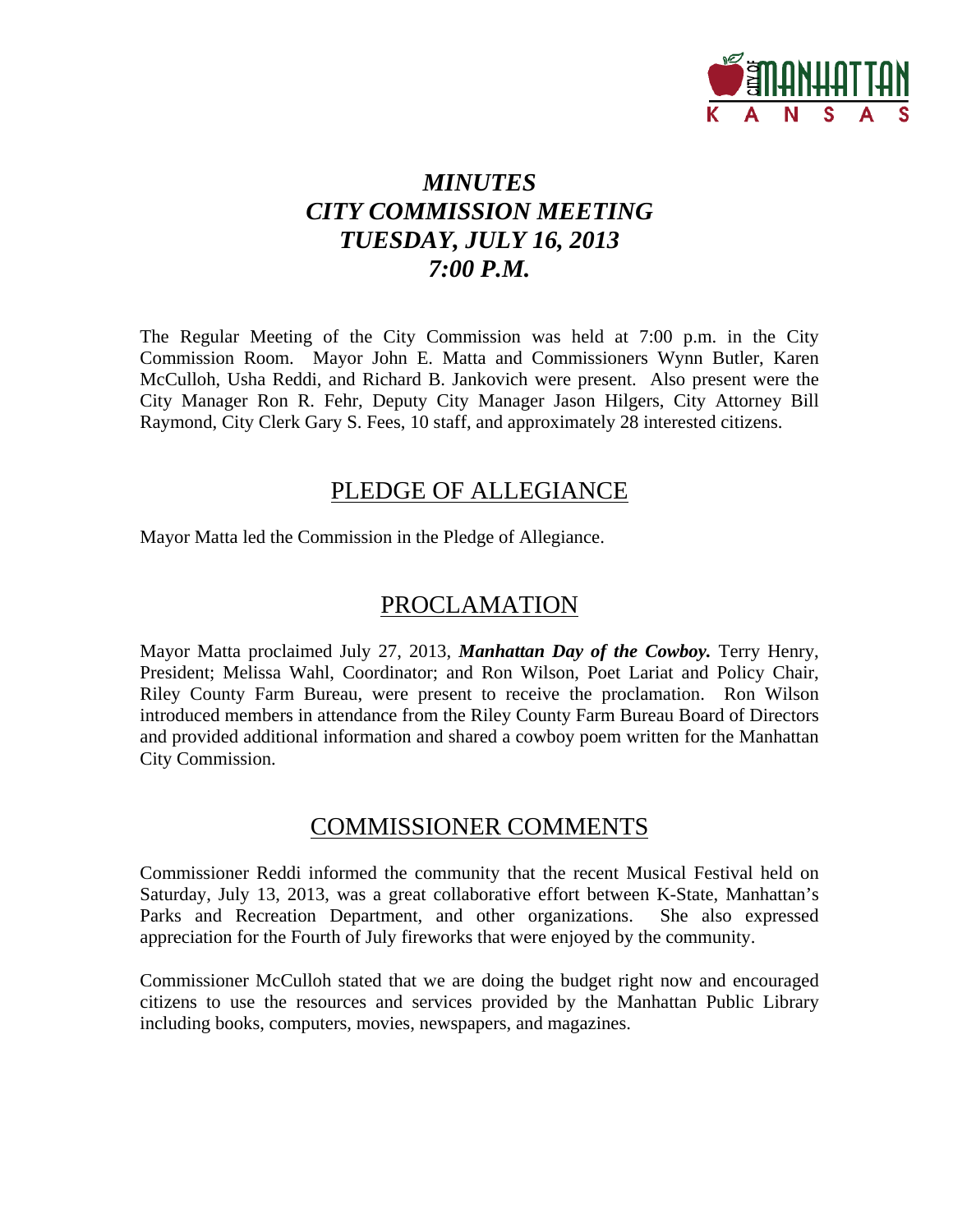# COMMISSIONER COMMENTS *(CONTINUED)*

Commissioner Butler provided clarification on the recent letter on the editorial page in *The Manhattan Mercury* submitted by University for Mankind (UFM), regarding their decision to withdraw their application for City funding support from the Social Services Advisory Board for the Youth Scholarship Fund. He informed the Commission that he visited with UFM earlier in the day and that they wished to continue the Youth Scholarship Fund. He stated that he provided a donation to UFM and encouraged everyone to send them a couple of dollars to reach \$3,000.00 in order to continue their program. He stated this is a good program, but was not in the same category as other social service agencies and clarified that UFM will be receiving City funds from the Special Alcohol Funds for another purpose.

# CONSENT AGENDA

(\* denotes those items discussed)

## **MINUTES**

The Commission approved the minutes of the Regular City Commission Meeting held Tuesday, July 2, 2013.

# **CLAIMS REGISTER NO. 2736**

The Commission approved Claims Register No. 2736 authorizing and approving the payment of claims from June 26, 2013, to July 9, 2013, in the amount of \$3,779,108.69.

## **ORDINANCE NO. 7013 – LEVY SPECIAL ASSESSMENTS – GENERAL OBLIGATION BOND SERIES 2013-A**

The Commission approved Ordinance No. 7013 levying special assessments against the benefiting properties in the following four (4) public improvement districts: *Manhattan Mennonite Church – Sanitary Sewer (SS0909); McCall Road – Street (ST0821); Shuss Road – Street (ST1111); and Claflin Road and Seth Child Road (Beechwood Terrace) Intersection – Street (ST1015).* 

# **ORDINANCE NO. 7014 – NO PARKING – 100 BLOCK OF NORTH 14TH STREET**

The Commission approved Ordinance No. 7014 designating a "No Parking" zone along the east side of the 100 block of North  $14<sup>th</sup>$  Street from its intersection with Central Park Road, thence south 150 feet.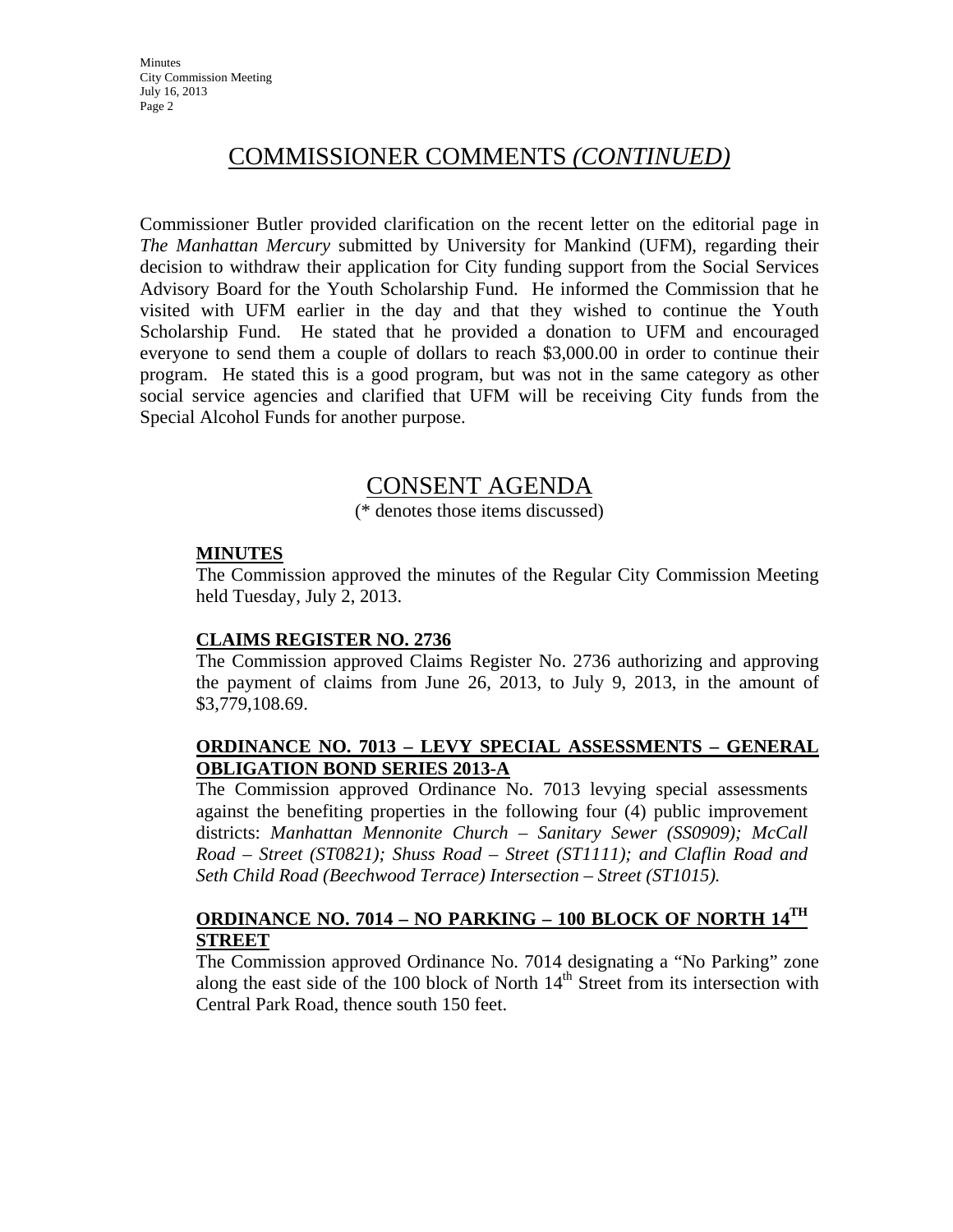# CONSENT AGENDA *(CONTINUED)*

## **\* ORDINANCE NO. 7015 – NO PARKING – CENTRAL PARK ROAD (NORTH SIDE)**

Mayor Matta expressed concern regarding the designation of a "No Parking" zone in City Park and stated that he did not support the loss of parking.

Rob Ott, City Engineer, provided information on the item and presented a map of the proposed area.

Ron Fehr, City Manager, provided additional information regarding the item and availability for additional parking.

The Commission approved Ordinance No. 7015 designating a "No Parking" zone along the north side of Central Park Road from the center line of North Manhattan Avenue, thence east 210 feet.

## **\* ORDINANCE NO. 7016 – NO PARKING – 500 BLOCK OF LEAVENWORTH STREET (SOUTH SIDE)**

Commissioner Butler voiced concern with the Flint Hills ATA bus stop request on Leavenworth Street and stated that he would not support the item because it will reduce parking.

Mayor Matta agreed with Commission Butler.

Ron Fehr, City Manager, responded to questions from the Commission and provided additional information regarding the item.

The Commission approved Ordinance No. 7016 designating a "No Parking" zone along the south side of the 500 block of Leavenworth Street from its intersection with Sixth Street, thence east 50 feet.

### **ORDINANCE NO. 7017 – REMOVE – NO PARKING EXCEPT SUNDAY – 400 BLOCK OF YUMA STREET (SOUTH SIDE)**

The Commission approved Ordinance No. 7017 removing the "No Parking Except Sunday" zone along the south side of the 400 block of Yuma Street.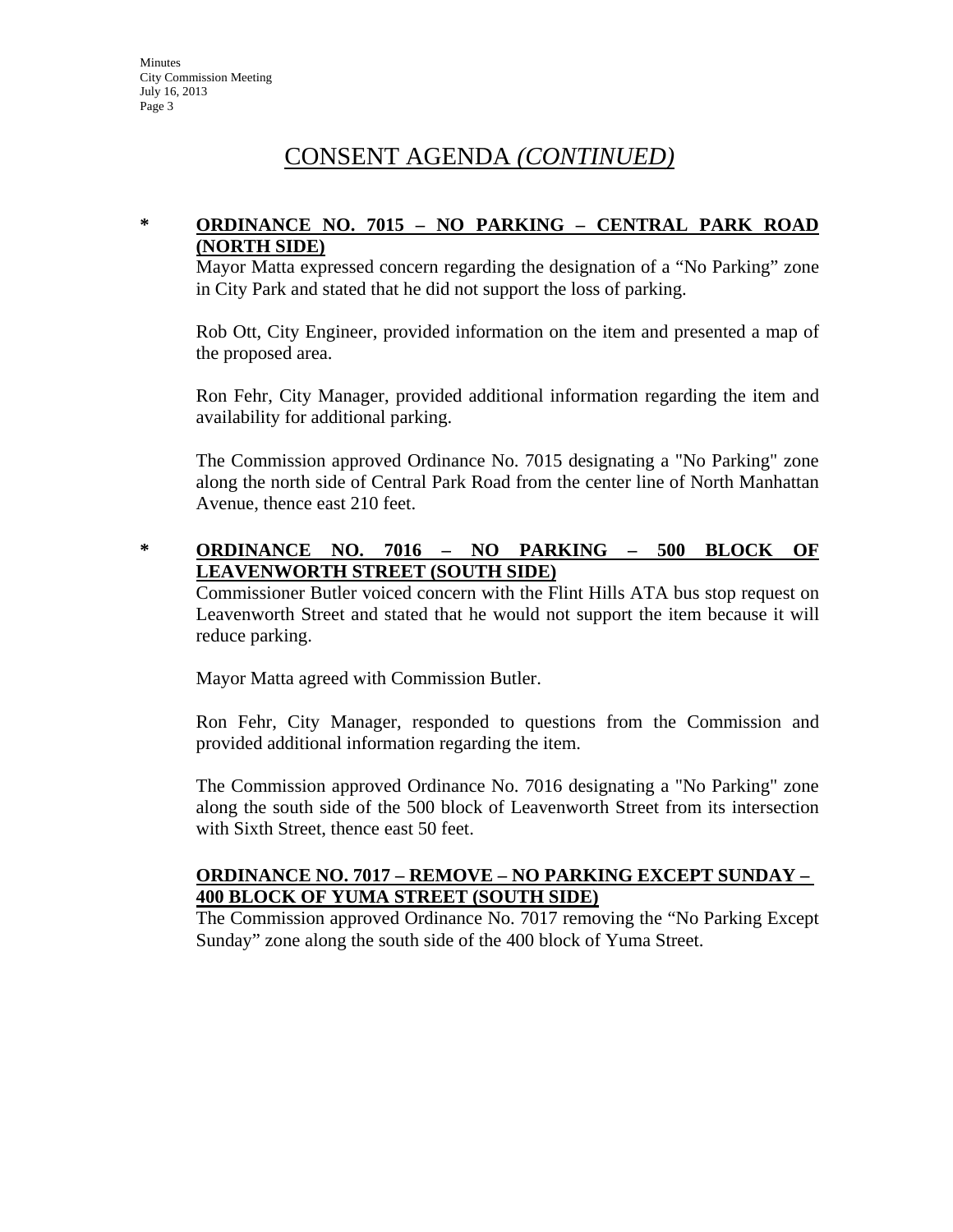# CONSENT AGENDA *(CONTINUED)*

## **FIRST READING – NO PARKING, NO PARKING SCHOOL DAYS 8 A.M. – 4 P.M., BUS LOADING ZONE – BERGMAN ELEMENTARY, MARLATT ELEMENTARY, BLUEMONT ELEMENTARY SCHOOL, AND MANHATTAN HIGH SCHOOL EAST CAMPUS**

The Commission approved first reading of an ordinance designating a "No Parking" zone along the east side Gary Avenue from its intersection with Lombard Street, thence north 150 feet; designating a "No Parking School Days 8 A.M. - 4 P.M." zone along the north side of Hobbs Drive, from Browning Avenue to Vaughn Drive and along the west side of  $8<sup>th</sup>$  Street, from Bluemont Avenue to Vattier Street; and designating a "Bus Loading Zone" along the east side of Browning Avenue from 320 feet south of centerline of Hobbs Drive thence south 200 feet; along the west side of  $9<sup>th</sup>$  Street and east side of  $10<sup>th</sup>$  Street, from Pierre Street to Poyntz Avenue and along the west side of Westbaker Street from 350 feet south of Churchill Street, thence south 200 feet.

# **FIRST READING – INSTALL STOP SIGNS – 8TH STREET AND VATTIER STREET**

The Commission approved first reading of an ordinance authorizing the replacement of yield signs with stop signs on the east and west approach's to  $8<sup>th</sup>$ Street on Vattier Street.

# **RESOLUTION NO. 071613-A – REVISED PETITION – MILLER RANCH, UNIT THREE; MILLER RANCH, UNIT FIVE; AND BARTON PLACE ADDITION, UNIT TWO – WATER (WA1214) IMPROVEMENTS**

The Commission found the revised petition sufficient and approved Resolution No. 071613-A, rescinding Resolution No. 121812-E, and finding the project advisable and authorizing construction of Miller Ranch, Unit Three; Miller Ranch, Unit Five; and Barton Place Addition, Unit Two, Water (WA1214) Improvements.

**RESOLUTION NO. 071613-B – REVISED PETITION – MILLER RANCH, UNIT THREE; MILLER RANCH, UNIT FIVE; AND BARTON PLACE ADDITION, UNIT TWO –SANITARY SEWER (SS1209) IMPROVEMENTS** The Commission found the revised petition sufficient and approved Resolution No. 071613-B rescinding Resolution No. 121812-D, and finding the project advisable and authorizing construction of Miller Ranch, Unit Three; Miller Ranch, Unit Five; and Barton Place Addition, Unit Two, Sanitary Sewer (SS1209) Improvements.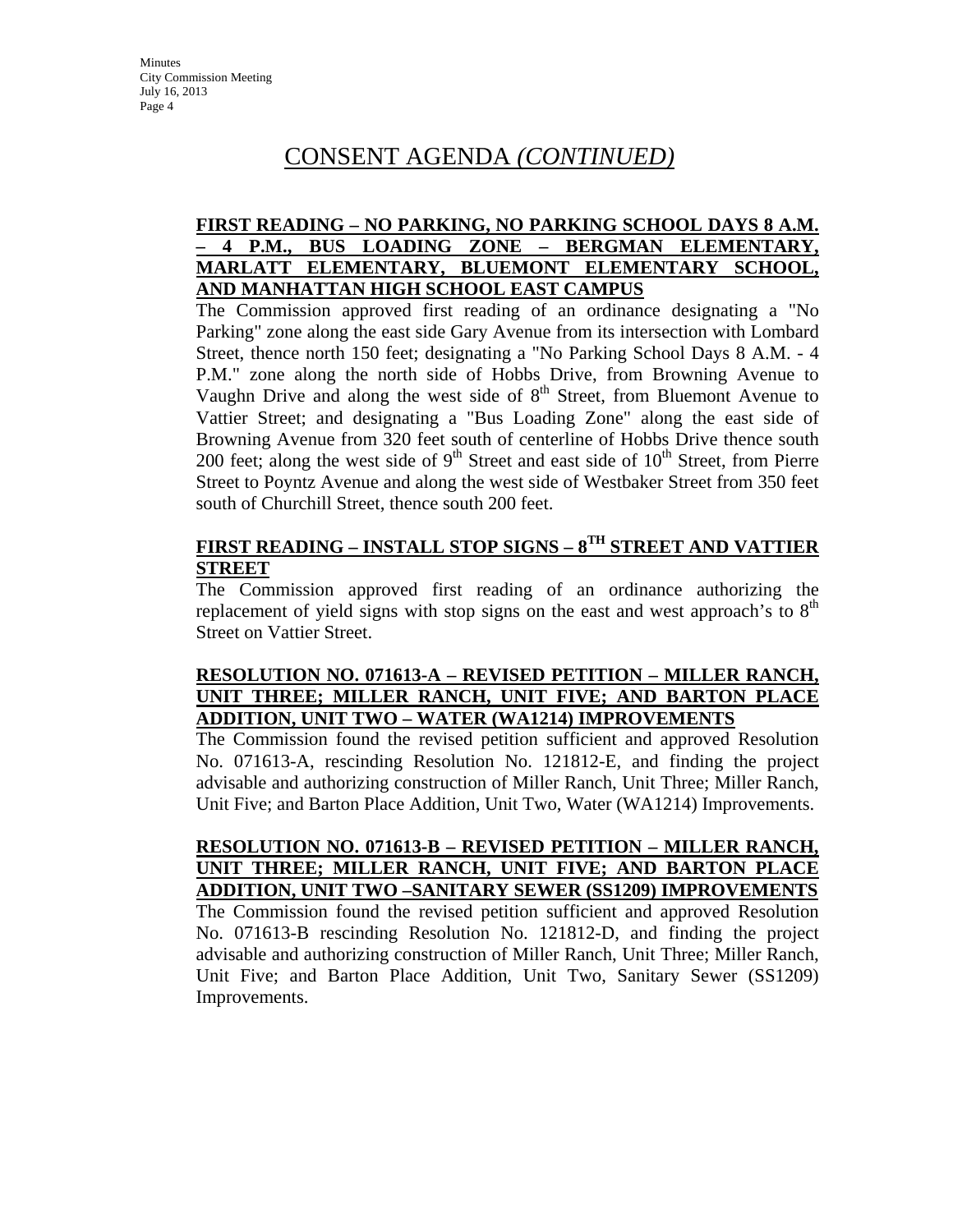# CONSENT AGENDA *(CONTINUED)*

# **RESOLUTION NO. 071613-C – REVISED PETITION – MILLER RANCH, UNIT THREE; MILLER RANCH, UNIT FIVE; AND BARTON PLACE ADDITION, UNIT TWO –STREET (ST1211) IMPROVEMENTS**

The Commission found the revised petition sufficient and approved Resolution No. 071613-C rescinding Resolution No. 121812-F, and finding the project advisable and authorizing construction of Miller Ranch, Unit Three; Miller Ranch, Unit Five; and Barton Place Addition, Unit Two, Street (ST1211) Improvements.

## **AGREEMENT – ENGINEERING SERVICES – WATER AND SANITARY SEWER SYSTEMS IMPROVEMENTS (WA1308, CIP #WA084P) (WA1309) (SS1307, CIP #WW097P) (SS1308, CIP #WW096P)**

The Commission authorized the Mayor and the City Clerk to execute an agreement for a design fee in an amount not to exceed \$110,838.50 with BG Consultants, Inc., of Manhattan, Kansas, for the Water System and Sanitary Sewer System Improvements Projects (*Westwood Road, Elm Lane, Summit Avenue, and Walnut Drive Water Line Replacement (WA1308); Fourth Street and Pottawatomie Avenue Water Line Replacement (WA1309); 900 Block of Old Claflin Sanitary Sewer Replacement (SS1307); and Wildcat Ridge Sanitary Sewer Replacement (SS1308)*).

# **AWARD CONTRACT – GRAND VISTA, UNIT 3 – WATER (WA1304), SANITARY SEWER (SS1304), AND STREET (ST1304) IMPROVEMENTS**

The Commission accepted the Engineer's Opinion of Probable Cost in the amount of \$113,290.10; awarded a construction contract to Manhattan Trenching, Inc., of Manhattan, Kansas; and authorized the Mayor and City Clerk to execute the contract in the amount of \$99,188.20 with Manhattan Trenching, Inc., for the Grand Vista Addition, Unit 3, Water (WA1304), Sanitary Sewer (SS1304) and Street (ST1304) improvements project.

# **BOARD APPOINTMENT – CITY UNIVERSITY**

The Commission approved the appointment of Bob Strawn, 1551 Williamsburg Court, to a two-year Citizen term to the City/University Special Projects Fund Committee. Mr. Strawn's term begins immediately, and will expire June 30, 2015.

After discussion and comments from the Commission, Commissioner Jankovich moved to approve the consent agenda. Commissioner McCulloh seconded the motion. On a roll call vote, motion carried 5-0, with the exception of Item D-2, ORDINANCE NO. 7015 – NO PARKING – CENTRAL PARK ROAD (NORTH SIDE), and Item D-3, ORDINANCE NO. 7016 – NO PARKING – 500 BLOCK OF LEAVENWORTH STREET (SOUTH SIDE), which carried 3-2, with Mayor Matta and Commissioner Butler voting against the items.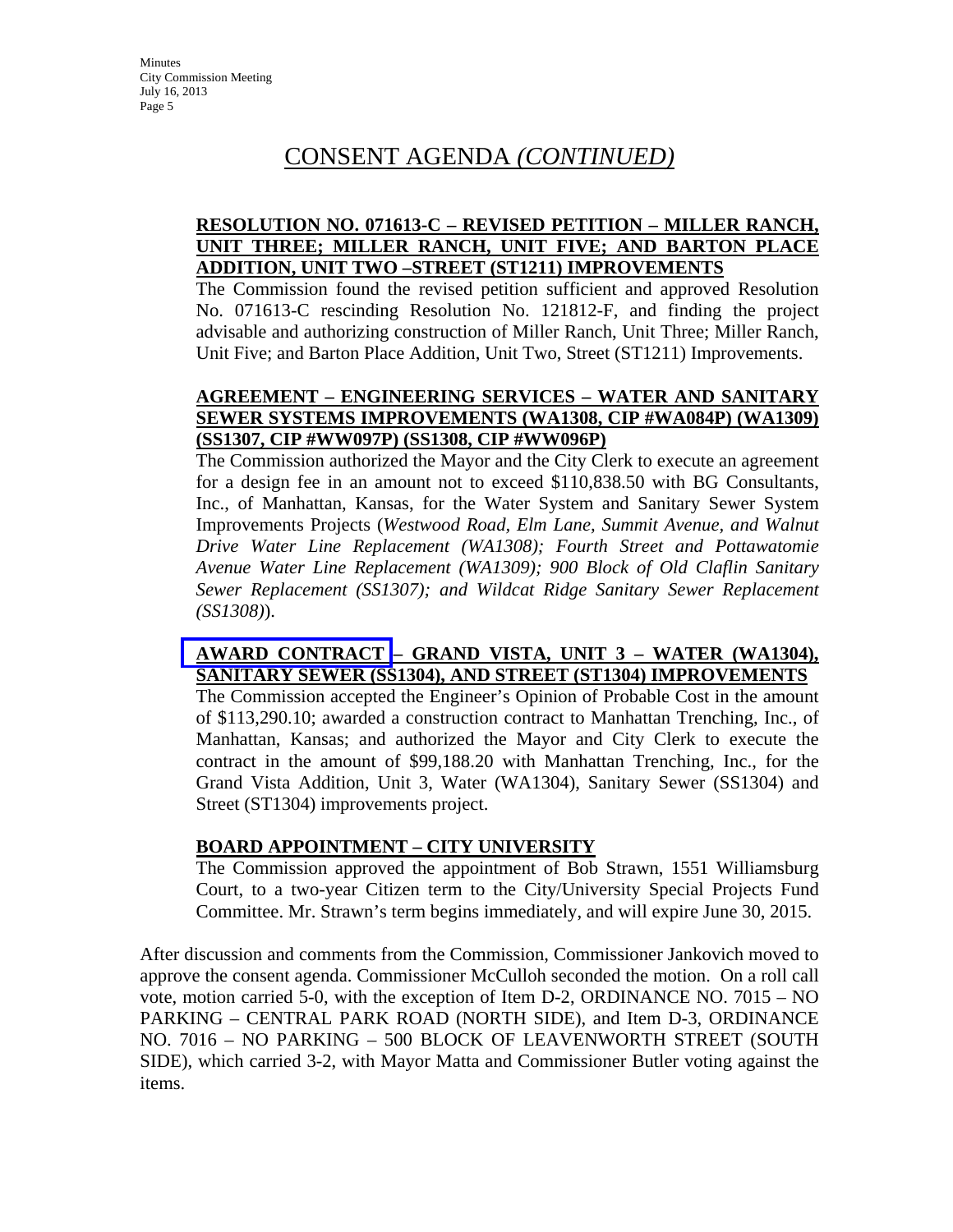**Minutes** City Commission Meeting July 16, 2013 Page 6

# GENERAL AGENDA

# **DEVELOPMENT AGREEMENT - MCDONALD'S ON 3RD STREET – SANITARY SEWER (SS1312) AND STREET (ST1316) IMPROVEMENTS**

Jason Hilgers, Deputy City Manager, presented an overview of the request from McDonald's to redevelop a large portion of the block between  $4<sup>th</sup>$  Street and  $3<sup>rd</sup>$  Street and Bluemont Avenue and Vattier Street. He also highlighted the Development Agreement regarding the proposed public improvements along  $4<sup>th</sup>$  Street and Bluemont Avenue. He then responded to questions from the Commission regarding funding for the public improvements being proposed.

Ron Fehr, City Manager, provided additional information regarding creating a Transportation Development District (TDD) as a funding source to pay for the public improvements. He responded to questions from the Commission regarding the potential use of economic development funds.

Dee Brokesh, 3005 Wilson Drive, asked the Commission what would happen with the historic property located at the northwest corner of the intersection near this development.

Jason Hilgers, Deputy City Manager, stated that the property at 402 Bluemont Avenue would continue to be in the City's ownership and would stay as part of this project.

Commissioner Jankovich moved to authorize City Administration to finalize and the Mayor and City Clerk to execute the development agreement with McDonald's for the construction of the public improvements (SS1312, ST1316) at or near the intersection of 4<sup>th</sup> Street and Bluemont Avenue. Commissioner Butler seconded the motion. On a roll call vote, motion carried 5-0.

# **FIRST READING – ADOPT - 2012 INTERNATIONAL CODES AND 2011 NATIONAL ELECTRICAL CODE**

Brad Claussen, Building Official, presented the proposed 2012 International Codes and 2011 National Electrical Code. He provided alternatives regarding fire protection of residential floors, costs analysis for residential and commercial buildings, changes to contractor licensing, and effective dates for the new codes. He then responded to questions from the Commission regarding the communication with various stakeholder groups and projected costs associated with the fire protection of residential floors.

After discussion and comments from the Commission, Brad Claussen, Building Official, responded to questions regarding commercial liability for insurance coverage and contractor licensing requirements.

Bill Raymond, City Attorney, provided additional clarification regarding general commercial liability insurance, licensing, and insurance requirements.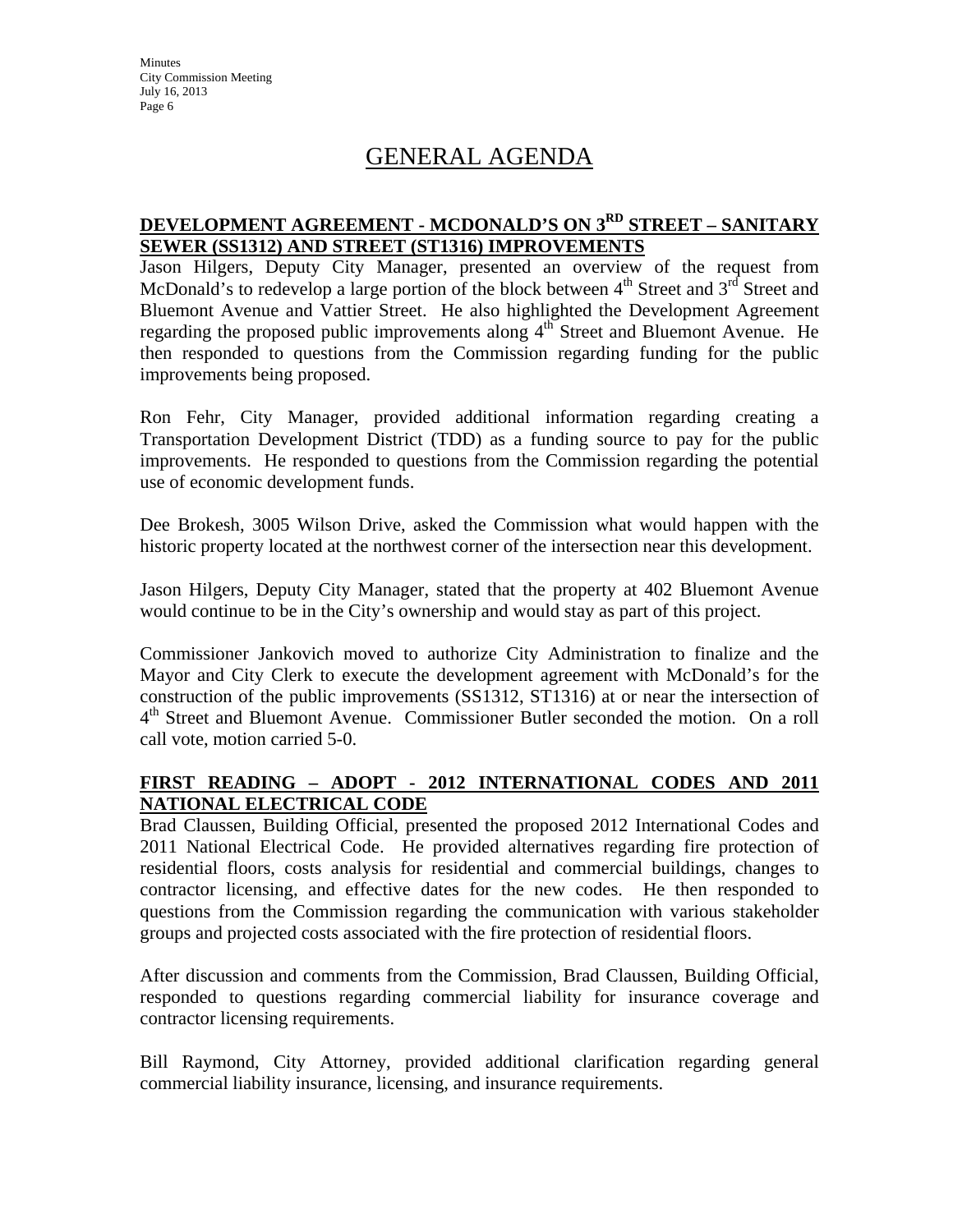## **FIRST READING – ADOPT - 2012 INTERNATIONAL CODES AND 2011 NATIONAL ELECTRICAL CODE** *(CONTINUED)*

Brad Claussen, Building Official, provided additional information on licensing requirements and projects that can be completed by the property owner without a general contractor license or specific license requirement.

Richard Hill, 3513 Stagecoach Circle, representing Landlords of Manhattan, informed the Commission that he met with Building Official Brad Claussen earlier in the day and asked if there were any licensing requirements for landlords to do any type of maintenance work.

Brad Claussen, Building Official, responded to questions regarding licensing requirements and provided additional information on the 2012 International Codes.

Steve Kirby, Henton Plumbing and Air Conditioning, informed the Commission that as Manhattan continues to grow, there needs to be more regulations. He voiced concerns with out-of-town companies not complying with Code and stressed the need for more regulations and code officers to enforce the Codes. He then responded to questions from the Commission.

Brad Claussen, Building Official, responded to additional questions from the Commission regarding the use of alternative materials and deliverability of products to meet the regulations for fire protection of residential floors.

After additional discussion and comments from the Commission, Commissioner McCulloh moved to approve first reading of ordinances adopting the 2012 editions of the International Code package and 2011 National Electrical Code and amending sections of the Code of Ordinances, City of Manhattan, Kansas, relating to Buildings, Building Regulations, and Fire Prevention. Commissioner Reddi seconded the motion. On a roll call vote, motion carried 4-1, with Mayor Matta voting against the motion.

# **NATIONAL REGISTER NOMINATION - BLUEMONT YOUTH CABIN**

Barbara Anderson, President, Goodnow Park Cabin Coalition, Inc., presented background information on the Bluemont Youth cabin and on the expired lease Agreement between the Goodnow Park Cabin Coalition and the City of Manhattan. She highlighted efforts and work completed by the Coalition and community partners to stabilize and restore the Bluemont Youth Cabin. She then responded to questions from the Commission regarding potential functions the building could serve, issues and challenges related to accessibility, and discussed possible funding sources and eligibility to receive tax credits and grants for necessary improvement projects if listed on the Register.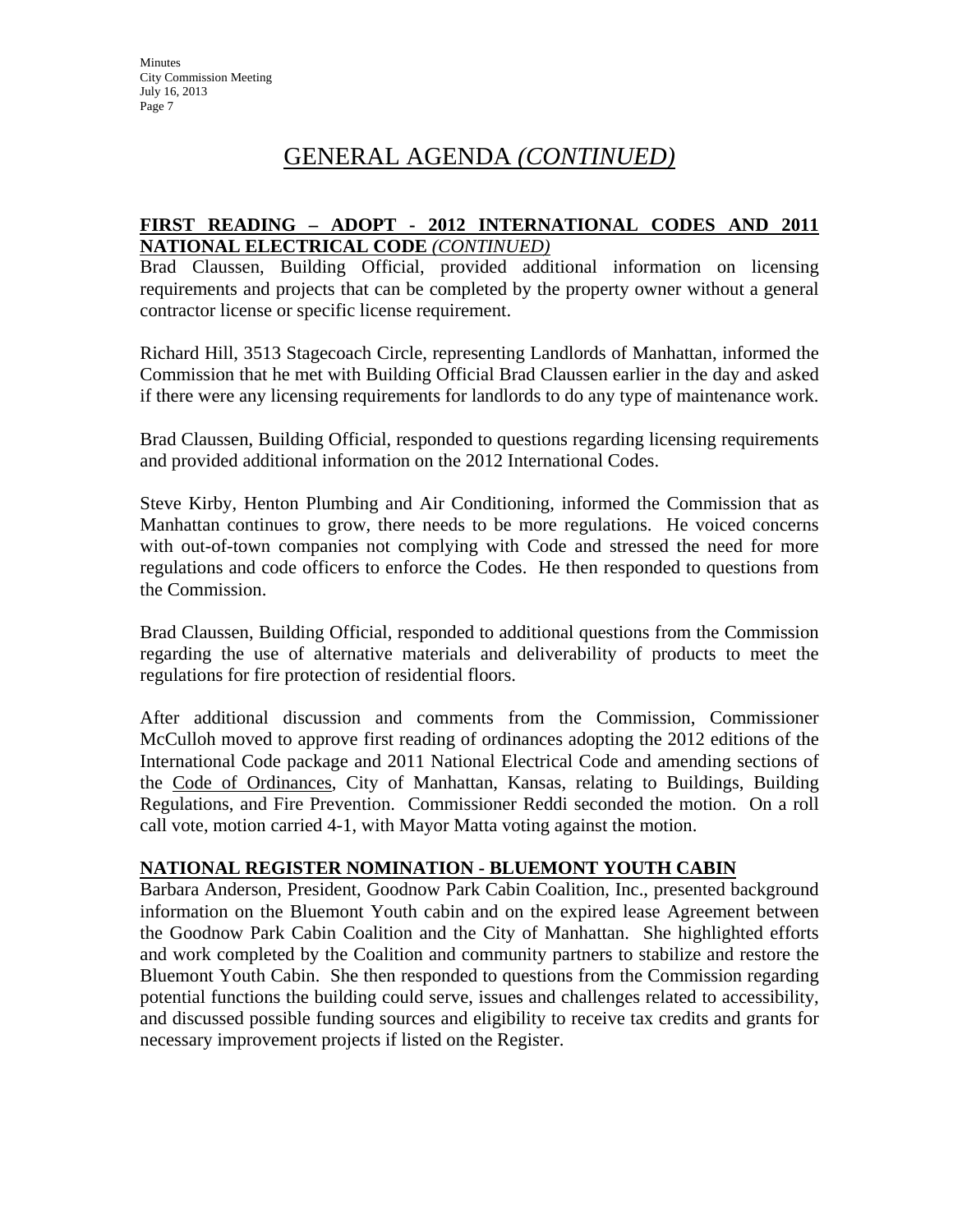#### **NATIONAL REGISTER NOMINATION - BLUEMONT YOUTH CABIN** *(CONTINUED)*

After comments and questions from the Commission, Barbara Anderson, President, Goodnow Park Cabin Coalition, Inc., provided additional information on the Cabin and responded to questions from the Commission. She informed the Commission that the Coalition encouraged the Commission to support the listing of the Bluemont Youth Cabin in the National Register of Historic Places for local significance.

Ron Fehr, City Manager, responded to questions from the Commission regarding the issues associated with accessibility and the improvements needed to the facility. He informed the Commission that he would not recommend selling the property; however, the Commission could consider a lease arrangement with a private entity and explore other uses, possibly a studio with the College of Architecture at Kansas State University.

Barbara Anderson, President, Goodnow Park Cabin Coalition, Inc., responded to additional questions from the Commission and described the current condition of the Cabin and possible uses that could be explored.

Ron Fehr, City Manager, responded to questions from the Commission regarding potential issues and opportunities that may result if listed on the National Register.

Barbara Anderson, President, Goodnow Park Cabin Coalition, Inc., provided clarification of the recent elimination of the environs provision of the State Historic Preservation Statute by the Kansas Legislature and responded to additional questions from the Commission. She informed the Commission that the windows were removed from the Cabin due to vandalism and that wood shutters were installed.

Eddie Eastes, Interim Director of Parks and Recreation, responded to questions from the Commission regarding accessibility issues and informed the Commission that the Parks and Recreation Advisory Board has not reviewed this item.

Barbara Anderson, President, Goodnow Park Cabin Coalition, Inc., responded to additional questions from the Commission regarding Americans with Disabilities Act (ADA) compliance and challenges for public accessibility and exceptions for historic buildings. She then provided historic properties in Manhattan that are listed on the National Register.

Richard Hill, 3513 Stagecoach Circle, asked what the square footage was of the Cabin.

Barbara Anderson, President, Goodnow Park Cabin Coalition, Inc., stated that the Cabin is 1,200 square feet.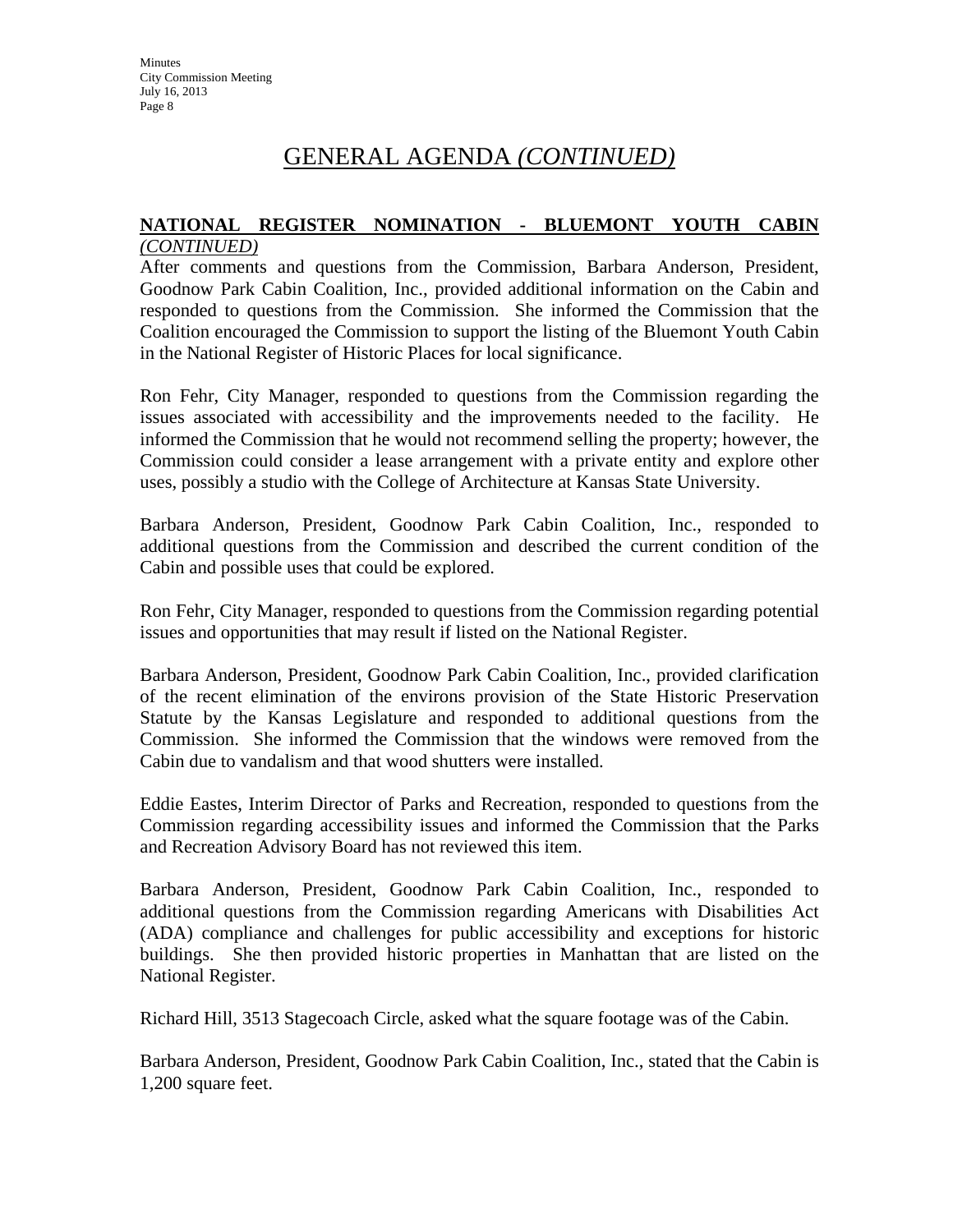#### **NATIONAL REGISTER NOMINATION - BLUEMONT YOUTH CABIN** *(CONTINUED)*

Dixie West, 1014 Houston Street, informed the Commission that her home is on the National Register and asked the Commission not to be scared having a building listed on the National Register or to be afraid of preservation. She provided information on uses and representation of the building and encouraged the Commission to support the request for consideration on the Register.

After further discussion and comments from the Commission, Commissioner Butler moved to table the request until the City can investigate the unintended consequences of putting this property on the historical register and pursuing through a Request for Proposals (RFP) process or something to get options from people that might want to lease the property.

Commissioner Jankovich agreed with the motion to table the request; however, he did not agree that an RFP was relevant at this point in the process. He requested additional information and to have Commissioner's questions answered before voting on this item.

Commissioner Butler amended his initial motion and moved to table the request and have the City investigate unintended consequences and options towards leasing this property.

Commissioner Jankovich seconded the amended motion.

After additional discussion and comments from the Commission, on a roll call vote, motion carried 3-2, with Commissioners McCulloh and Reddi voting against the motion.

# **FIRST READING – UPDATE - WATER CONSERVATION ORDINANCE**

Randy DeWitt, Assistant Director of Public Works for Water and Wastewater, presented background information and an overview of the item. He then responded to questions from the Commission regarding authority provisions, reasons for unaccounted for water, electronic read meters, and information on the City's annual water audit.

Ron Fehr, City Manager, provided additional information on unaccounted for water loss and informed the Commission that the Water Treatment Plant can gauge and account for significant amounts of water usage. He then responded to questions from the Commission regarding significant water customers; the feasibility and analysis to utilize gray water with the current infrastructure; and the proposed fee structure, violations, penalties, financial impact, and process.

Dee Brokesh, 3005 Wilson Drive, asked if the water conservation plan addresses lawn irrigation usage, design standards and water timing, and stormwater runoff.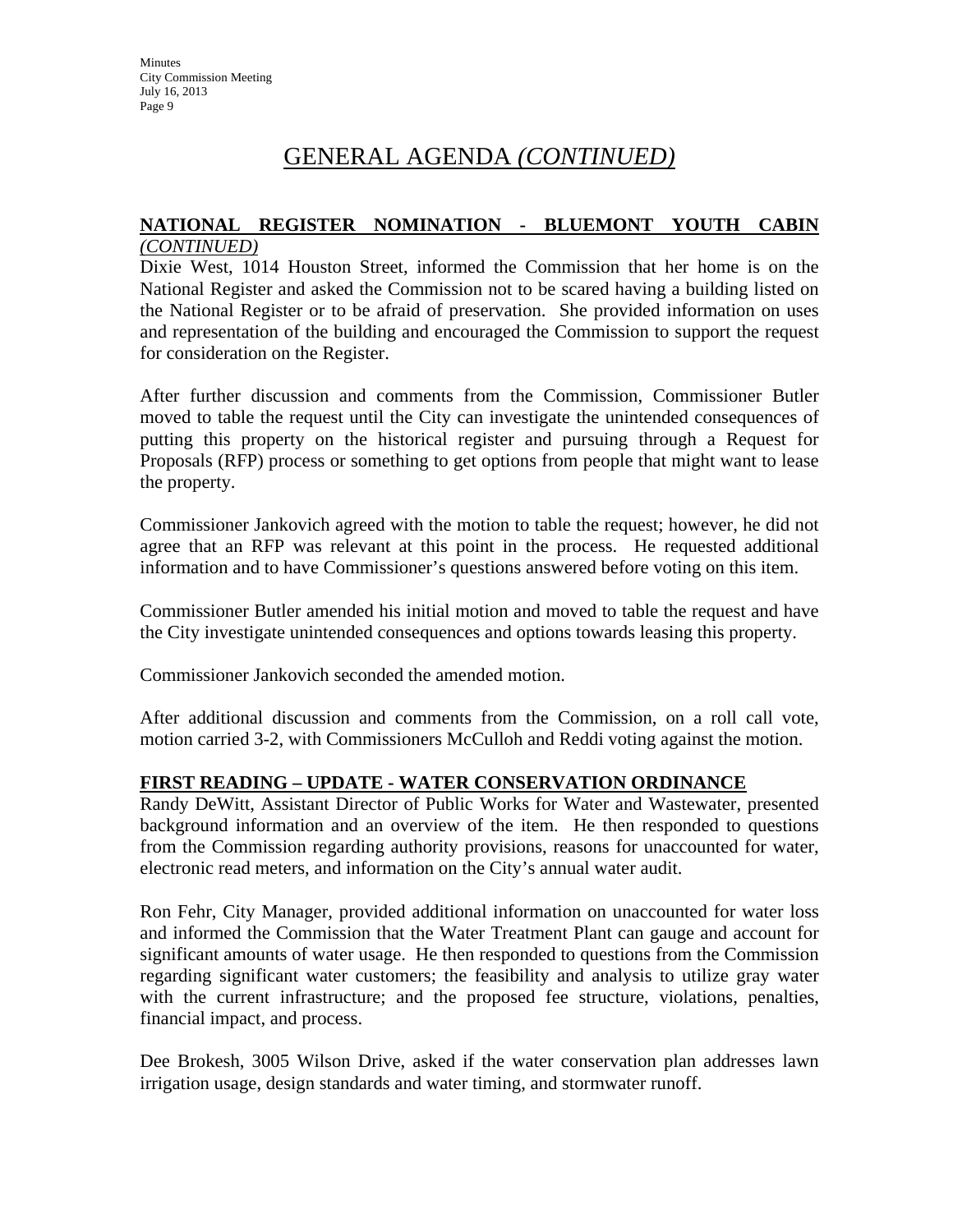# **FIRST READING – UPDATE - WATER CONSERVATION ORDINANCE**

#### *(CONTINUED)*

Ron Fehr, City Manager, responded to questions and provided additional information on the proposed water conservation ordinance.

After discussion and comments from the Commission, Ron Fehr, City Manager, provided additional information regarding the fee structure and informed the Commission that the fine schedule would be reviewed before bringing the item back to the Commission for second reading. He responded to additional questions from the Commission and provided clarification that this item is for potable water only and does not address stormwater runoff.

After additional discussion and comments from the Commission, Commissioner Jankovich moved to approve first reading of an ordinance amending Article II of Chapter 32 of the Code of Ordinances relating to water conservation. Commissioner Butler seconded the motion. On a roll call vote, motion carried 5-0.

At 9:30 p.m., the Commission took a brief recess.

## **DISCUSSION - HIGHER STANDARD FLOODPLAIN REGULATION INFORMATION: FUTURE CONDITIONS FLOOD MAPPING STUDY**

Chad Bunger, Planner II, presented an overview of the Manhattan Floodplain Management Program, floodplain maps and comparisons, Future Land Use Map, Future Conditions Mapping, new Flood Insurance Rate Map (FIRMs) and Future Conditions Mapping, map of Wildcat Creek along Seth Child Road and Rolling Hills tributary, Wildcat Creek and Scenic Drive, Virginia-Nevada and CiCo Tributaries, Little Kitten Creek, Marlatt Drainage Basin, Future Conditions Mapping results and uses of Future Condition Mapping, and Flood Depth Grids and uses. He then responded to questions from the Commission.

Linda Morse, 2118 Spain Drive, informed the Commission that she was pleased to see the effort for Wildcat Creek and was anxious to learn more about the Big Blue River and Northview area. She stated that there is a need for higher standards to improve the safety of the citizens in the community. She voiced the importance to establish guidelines early in order to avoid fewer challenges and exceptions.

After comments from the Commission, Ron Fehr, City Manager, provided additional information regarding the item and informed the Commission that the City now has excellent data from past flooding events and floodplain elevation levels.